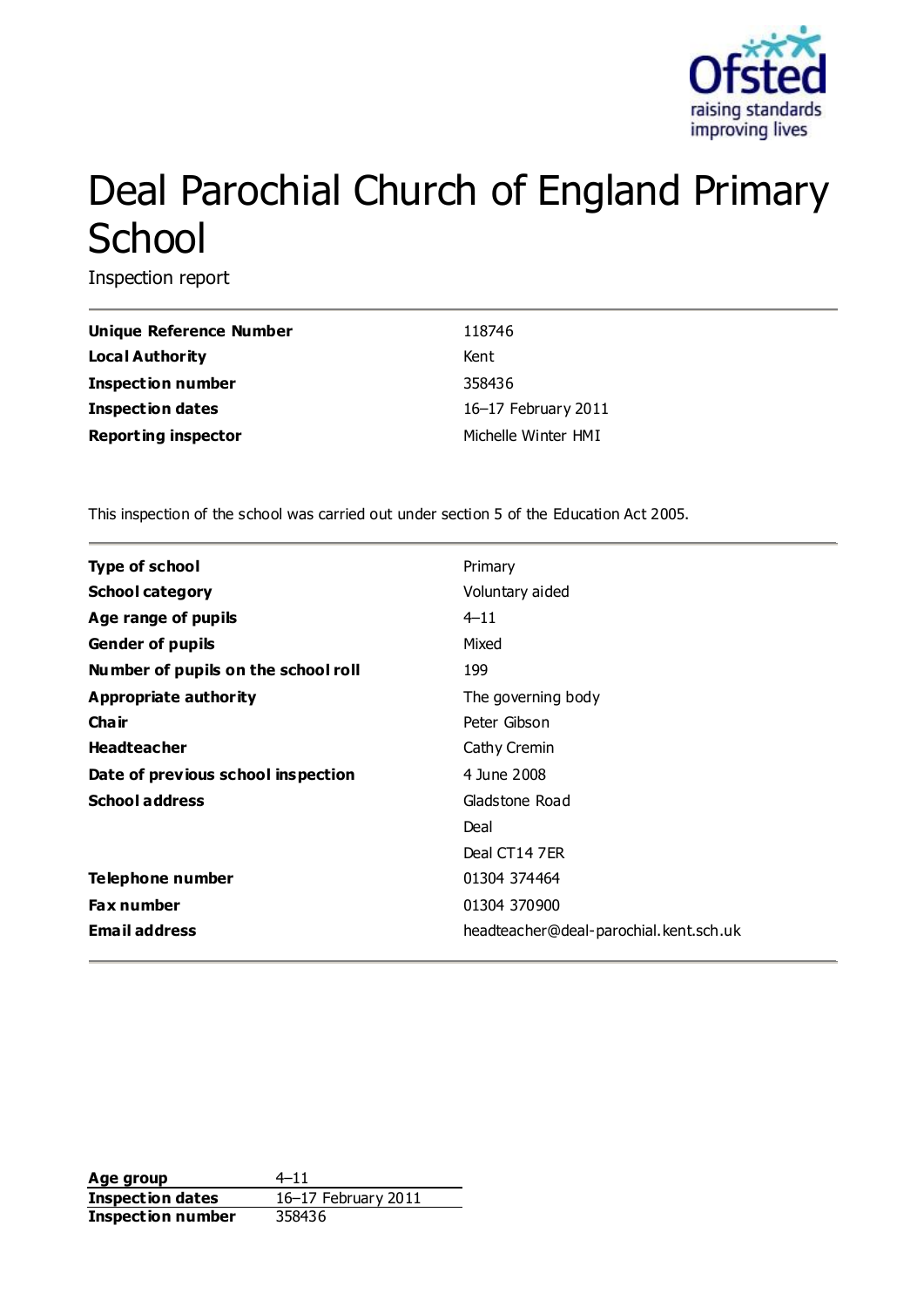The Office for Standards in Education, Children's Services and Skills (Ofsted) regulates and inspects to achieve excellence in the care of children and young people, and in education and skills for learners of all ages. It regulates and inspects childcare and children's social care, and inspects the Children and Family Court Advisory Support Service (Cafcass), schools, colleges, initial teacher training, work-based learning and skills training, adult and community learning, and education and training in prisons and other secure establishments. It assesses council children's services, and inspects services for looked after children, safeguarding and child protection.

Further copies of this report are obtainable from the school. Under the Education Act 2005, the school must provide a copy of this report free of charge to certain categories of people. A charge not exceeding the full cost of reproduction may be made for any other copies supplied.

If you would like a copy of this document in a different format, such as large print or Braille, please telephone 0300 123 4234, or email **[enquiries@ofsted.gov.uk](mailto:enquiries@ofsted.gov.uk)**.

You may copy all or parts of this document for non-commercial educational purposes, as long as you give details of the source and date of publication and do not alter the documentation in any way.

To receive regular email alerts about new publications, including survey reports and school inspection reports, please visit our website and go to 'Subscribe'.

Royal Exchange Buildings St Ann's Square Manchester M2 7LA T: 0300 123 4234 Textphone: 0161 618 8524 E: **[enquiries@ofsted.gov.uk](mailto:enquiries@ofsted.gov.uk)**

W: **[www.ofsted.gov.uk](http://www.ofsted.gov.uk/)**

© Crown copyright 2011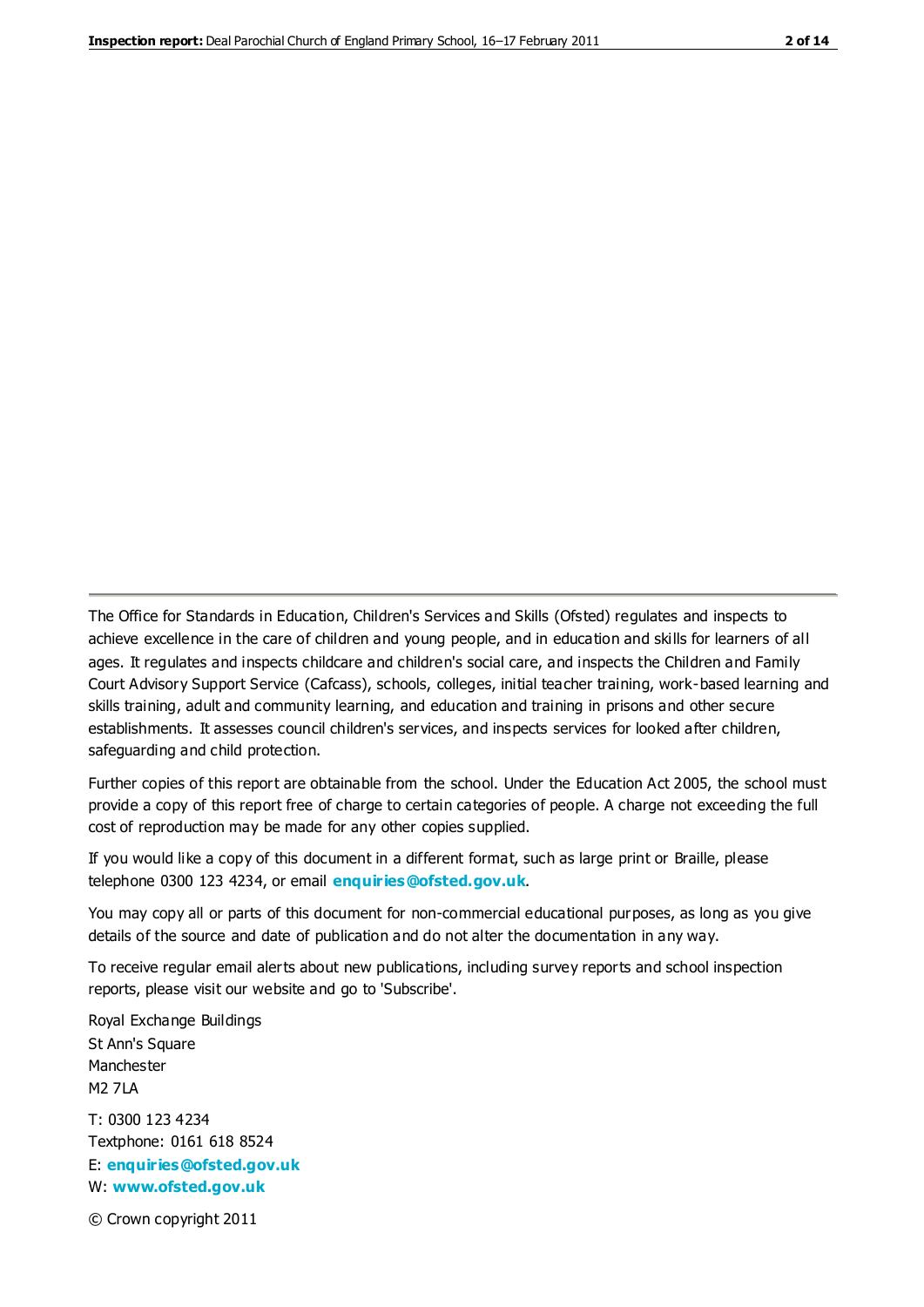# **Introduction**

This inspection was carried out by one of Her Majesty's Inspectors and two additional inspectors. Eleven lessons were observed and eight teachers were seen. Meetings were held with groups of pupils, staff and governors. The inspectors observed the school's work and examined documents including the school development plan, the school's selfevaluation, assessment data used to monitor pupils' performance and attendance information. They also analysed the content of 68 questionnaire returns from parents and carers.

The inspection team reviewed many aspects of the school's work. It looked in detail at a number of key areas.

- The learning, progress and attainment of all pupils, particularly the higher achievers.
- The quality and consistency of teaching and assessment.
- The effectiveness of the curriculum in supporting progress and learning.
- The effectiveness of leaders in rigorously monitoring the quality of teaching and learning.
- The effectiveness of leaders in tackling the areas for improvement identified in the last inspection.

# **Information about the school**

This is a smaller than average primary school. The proportion of pupils known to be eligible for free school meals is below the national average. The proportion of pupils from minority ethnic groups and the proportion who speak English as an additional language are well below those seen nationally. The number of pupils joining or leaving the school at times other than September and July is low.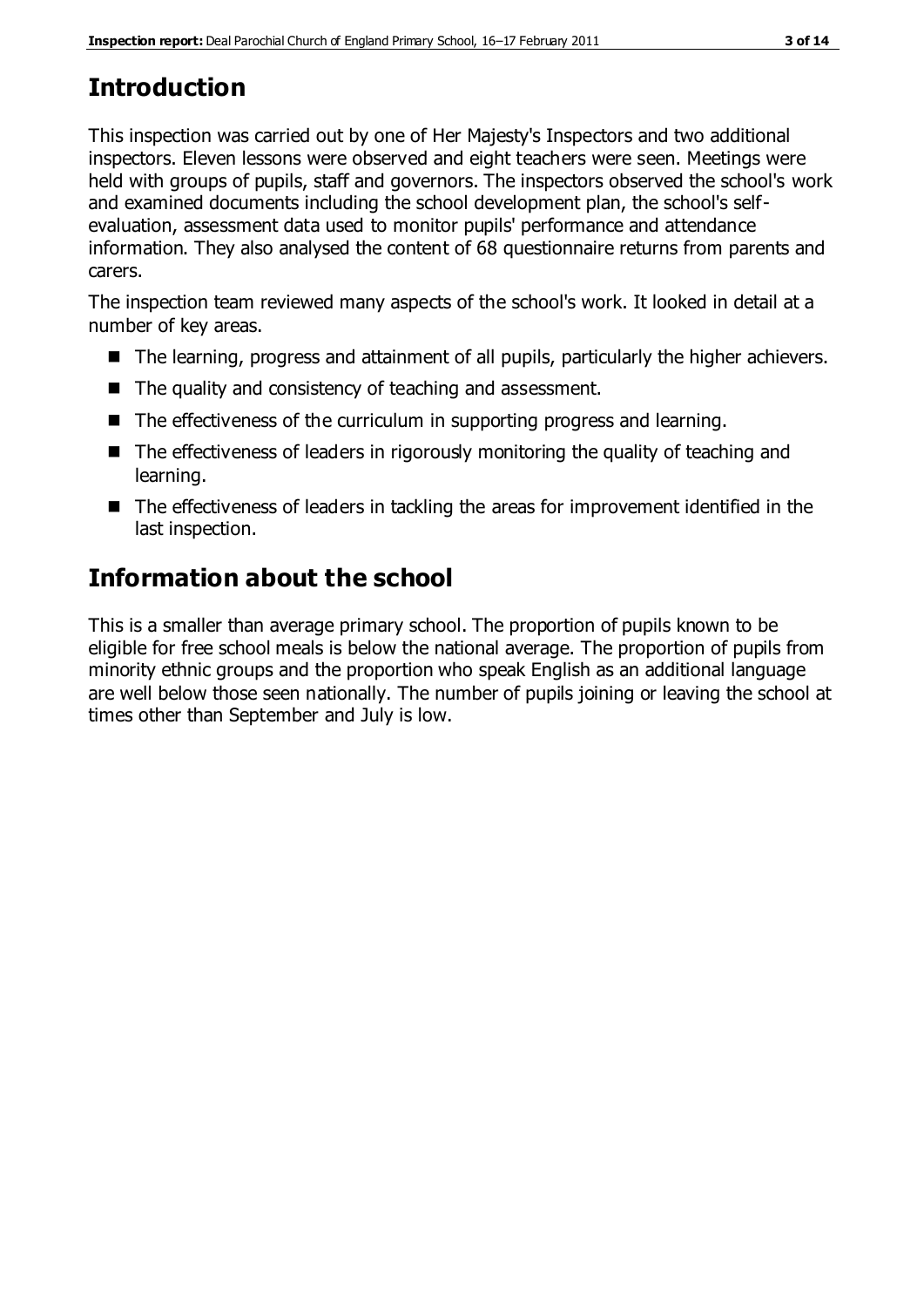**Inspection grades: 1 is outstanding, 2 is good, 3 is satisfactory, and 4 is inadequate** Please turn to the glossary for a description of the grades and inspection terms

## **Inspection judgements**

| Overall effectiveness: how good is the school?  |  |
|-------------------------------------------------|--|
| The school's capacity for sustained improvement |  |

#### **Main findings**

This is a satisfactory school. It is improving because leaders and managers, including governors, have a precise understanding of the school's strengths and what it needs to improve. Ambitious and detailed plans to tackle areas of weakness are helping to secure improvements. For example, recent curriculum developments have ensured that the enthusiasm of learners is successfully harnessed through creative and stimulating starting points for topics. Pupils enjoy school and are enthusiastic about learning; consequently, attendance is above average.

The leadership team is clear that the school needs to improve by raising standards through high quality teaching and learning. This includes better use of assessment to provide work which meets pupils' exact needs, providing greater challenge for some pupils and having high expectations of all. While there is clear evidence that elements of provision and achievement are improving, the school has yet to secure consistently good teaching or better quality in teaching and outcomes for all pupils. While there is some good teaching, some is less effective, so the quality of teaching and learning is satisfactory overall. The leadership team has recently been reorganised; consequently, the impact of some leaders is developing and is currently satisfactory. Overall the school's capacity for further improvement is satisfactory.

Achievement has improved since the last inspection. This is evident, for example, in mathematics, where a high proportion of pupils in 2010 achieved typically expected levels by the end of Year 6. However, variable progress across year groups means that historically average standards at the end of Year 6 have not yet been systematically addressed. The school is rightly focusing on establishing good progress for all and particularly for higher achieving pupils. Progress is satisfactory and attainment is average by the end of Year 6. As a result of the support provided for them, pupils with special educational needs and/or disabilities make good progress.

Provision in the Early Years Foundation Stage is satisfactory. Improvements have been made to the environment and more are planned. However, some of the activities on offer do not fully engage children and they spend too long listening rather than engaging in practical activities.

This is a friendly and harmonious community and pupils feel safe here. There is a strong ethos of mutual respect which underpins all relationships. Staff know the pupils as individuals and provide good guidance and support, particularly for pupils with specific medical needs. As a result of effective collaboration with external agencies and careful monitoring, those pupils who are most vulnerable receive good support.

The school reaches out well into the local area and is making imaginative use of the town and surrounding area as a resource to enrich pupils' learning. It is developing links further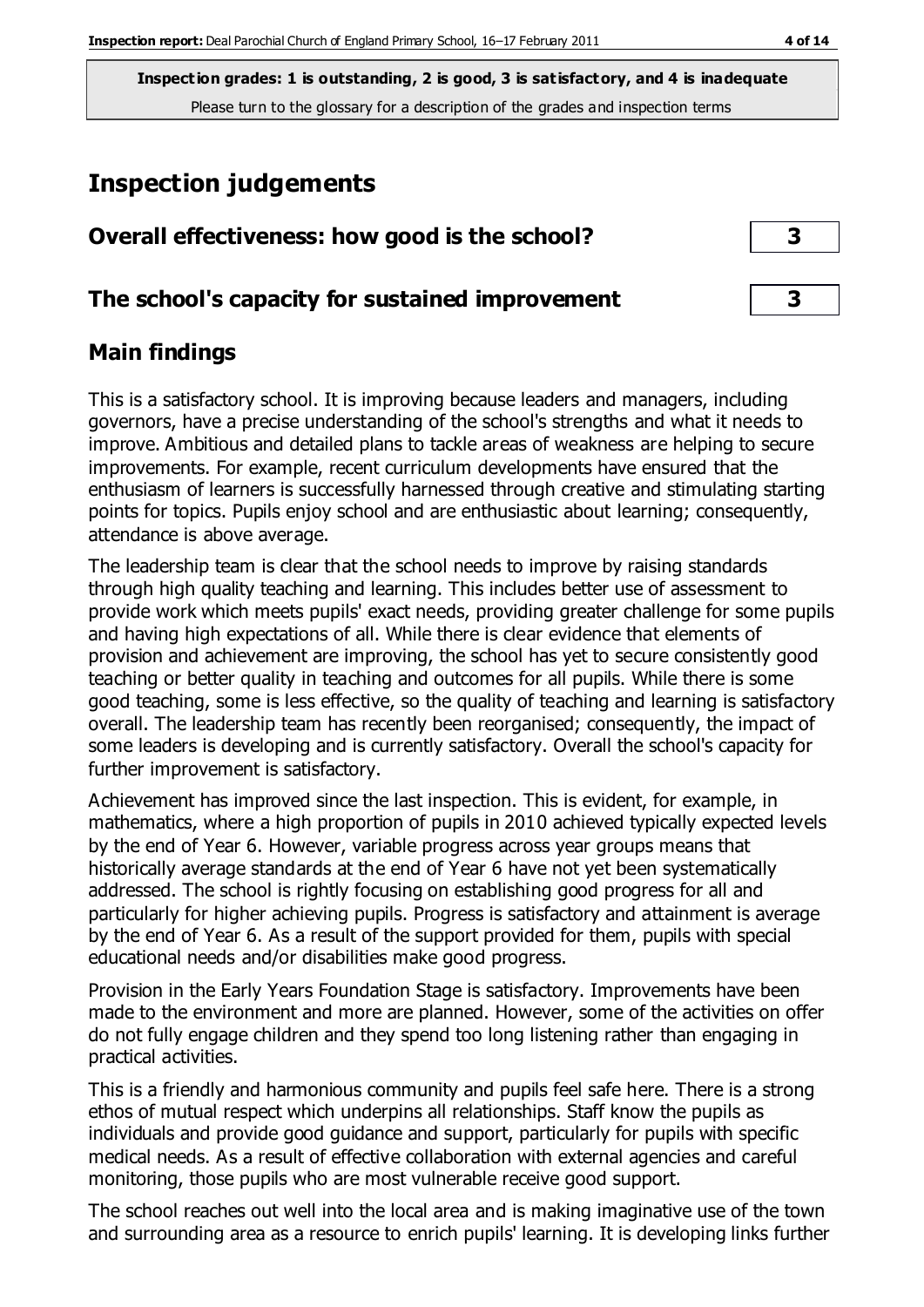**Inspection grades: 1 is outstanding, 2 is good, 3 is satisfactory, and 4 is inadequate** Please turn to the glossary for a description of the grades and inspection terms

afield in contrasting locations, including schools in South London and France, in order to enhance pupils' cultural development. Parents and carers are very supportive of the school and appreciate the good care provided. For example, one parent commented: 'There is a lovely atmosphere, everybody's involved, it's a happy school.'

Up to 40% of the schools whose overall effectiveness is judged satisfactory may receive a monitoring visit by an Ofsted inspector before their next section 5 inspection.

#### **What does the school need to do to improve further?**

- Improve the quality of teaching and learning so that it is consistently good or better by:
	- $-$  ensuring that all teachers have high expectations of what pupils can achieve in lessons
	- ensuring that work in lessons is matched to pupils' needs, particularly for higher achieving pupils
	- consistently providing pupils with clear guidance about what they need to do next to improve their work.
- **IMPROVE PROVISION IN the Early Years Foundation Stage by:** 
	- $-$  ensuring that adult-led group activities fully involve all children in active learning
	- ensuring that the environment provides stimulating opportunities for children to extend their learning through play.

## **Outcomes for individuals and groups of pupils 3**

Pupils enjoy learning, are keen to share their ideas and talk readily about their learning with adults and each other. They follow instructions, work collaboratively and share resources amicably. Pupils make good progress in lessons when they are actively engaged in challenging activities and when they are clear about how to improve their work. For example, in one lesson, pupils were successfully applying their key number skills to interpret complex data. Learning is slowed in lessons when pupils are not able to extend their learning, the work is too easy, or they spend too long listening. Pupils with special educational needs and/or disabilities are supported well in lessons, and respond well to the school's inclusive approach, so they make good progress.

Behaviour is good; pupils play and work together well. They are well mannered, polite and friendly. They understand the difference between right and wrong and apply this to their time in school. Pupils contribute to their own safety well by moving around the school in a calm and orderly way. Their spiritual development is very good. This is most evident when they gather together to sing and pray. Pupils' speaking and listening skills are well developed. They listen respectfully to each other and show appreciation of the efforts of others. Trained pupil mediators contribute to good moral development by working with fellow pupils to resolve disagreements. Pupils play a useful part in determining their learning and show responsibility in choosing topics about things that interest them.

Pupils adopt healthy lifestyles with enthusiasm and are keen to take part in physical activities in lessons, at play and in after-school clubs. They understand the impact of poor health choices, including smoking and alcohol use. Pupils contribute purposefully to the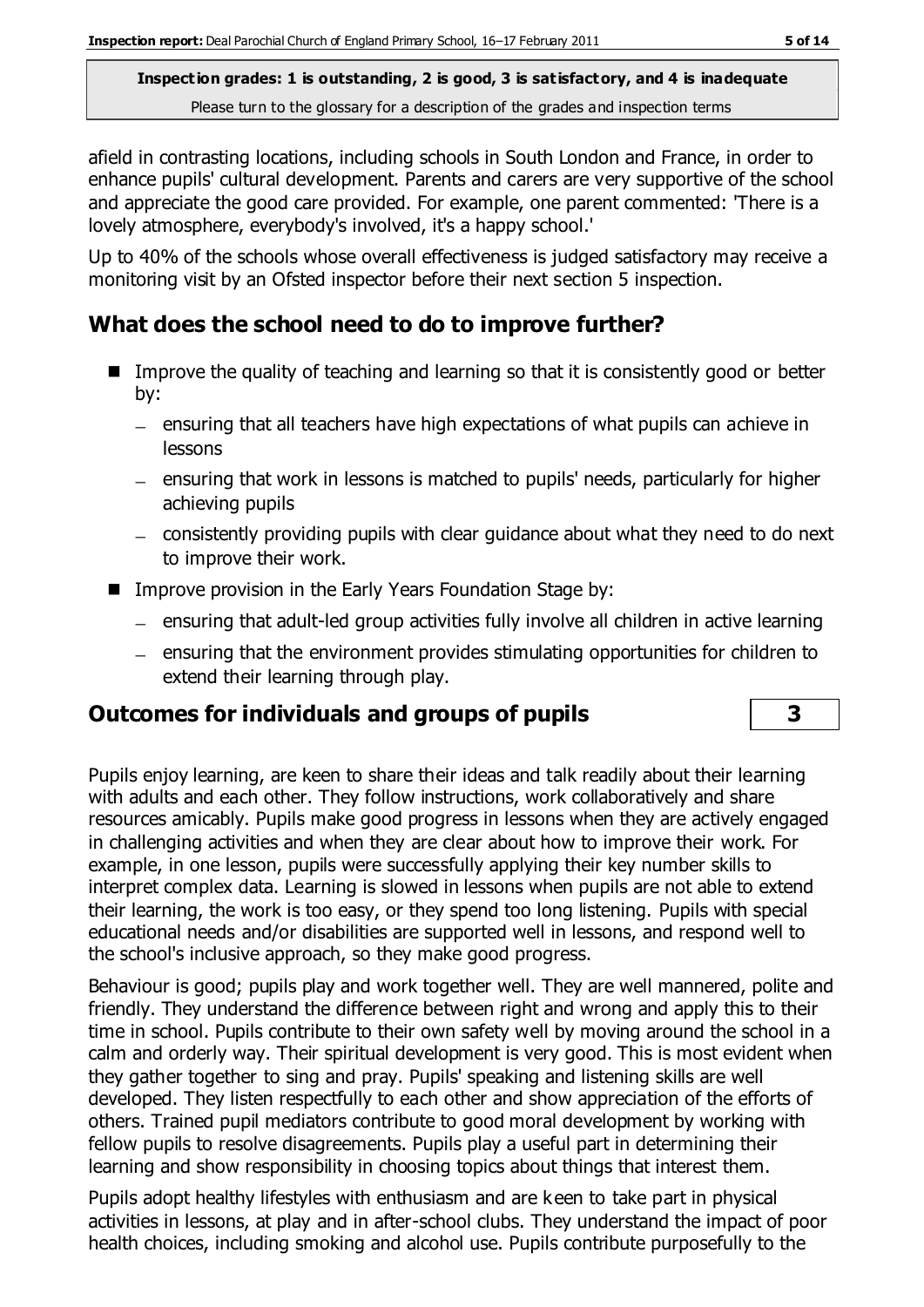# **Inspection grades: 1 is outstanding, 2 is good, 3 is satisfactory, and 4 is inadequate**

Please turn to the glossary for a description of the grades and inspection terms

school community by taking on responsibilities in the classroom and around the school, including the 'Sing-up' leaders who encourage the good singing heard in assemblies. The school council provides a strong pupil voice and organises events such as 'Parochial's Got Talent' to raise money for charity.

These are the grades for pupils' outcomes

| Pupils' achievement and the extent to which they enjoy their learning                                                     | 3                       |
|---------------------------------------------------------------------------------------------------------------------------|-------------------------|
| Taking into account:<br>Pupils' attainment <sup>1</sup>                                                                   | 3                       |
| The quality of pupils' learning and their progress                                                                        | 3                       |
| The quality of learning for pupils with special educational needs and/or disabilities<br>and their progress               | $\mathcal{L}$           |
| The extent to which pupils feel safe                                                                                      | $\overline{2}$          |
| Pupils' behaviour                                                                                                         | 2                       |
| The extent to which pupils adopt healthy lifestyles                                                                       | $\overline{2}$          |
| The extent to which pupils contribute to the school and wider community                                                   | $\overline{2}$          |
| The extent to which pupils develop workplace and other skills that will contribute to<br>their future economic well-being | 3                       |
| Taking into account:<br>Pupils' attendance <sup>1</sup>                                                                   | 2                       |
| The extent of pupils' spiritual, moral, social and cultural development                                                   | $\overline{\mathbf{2}}$ |

<sup>1</sup> The grades for attainment and attendance are: 1 is high; 2 is above average; 3 is broadly average; and 4 is low

## **How effective is the provision?**

Teaching is broadly satisfactory, with some that is good and none inadequate. Teachers manage behaviour well. Lessons provide a good balance between being calm while also being stimulating and building well on pupils' interests. The appropriate use of technology, including interactive whiteboards, adds interest and aids pace. The best lessons feature good use of assessment information to plan activities which are well matched to pupils' abilities. Here, teachers use their good subject knowledge to provide logical links in learning. This, together with good questioning, ensures pupils achieve well in these lessons. Less effective lessons do not provide enough opportunities for pupils to show what they can do, activities limit the progress made and teachers' expectations are too low. This is particularly the case for higher achieving pupils. Individual targets are shared with pupils but these are not consistently clear to all so that pupils do not always know how to improve their work.

Recent and well-planned developments in the curriculum mean that some subjects are taught within a theme. This adds to pupils' enjoyment because they can see the links in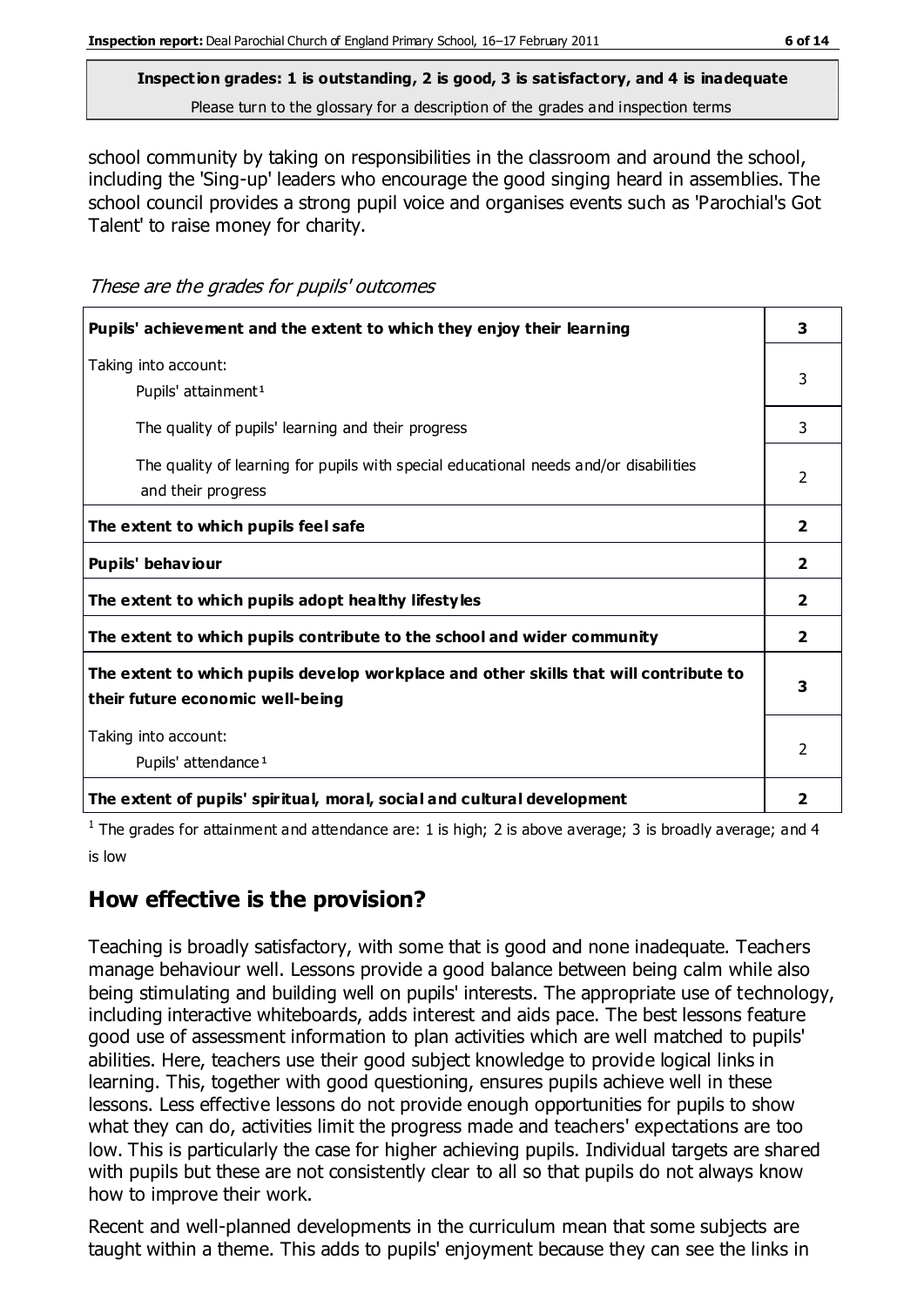#### **Inspection grades: 1 is outstanding, 2 is good, 3 is satisfactory, and 4 is inadequate** Please turn to the glossary for a description of the grades and inspection terms

their learning. Activities are made more meaningful to them through the use of real-life experiences, including visits to the local area and visitors into school. Teachers adapt the planned curriculum to ensure that it engages the interest of different groups of learners; for example, a topic on 'mega-structures' was particularly appealing to boys. Work with external partners is well developed; for example, links with local schools provide further enrichment opportunities, including in sport.

The care, guidance and support of pupils are good. Effective transition arrangements are in place on arrival and for pupils leaving the school. One parent of a newly arrived child commented very favourably on the school's individual support for her and her child.

| The quality of teaching                                                                                    |  |
|------------------------------------------------------------------------------------------------------------|--|
| Taking into account:<br>The use of assessment to support learning                                          |  |
| The extent to which the curriculum meets pupils' needs, including, where relevant,<br>through partnerships |  |
| The effectiveness of care, guidance and support                                                            |  |

## **How effective are leadership and management?**

Senior leaders are ambitious for the school and clear about how to improve it. The headteacher is building the school's capacity to improve through the newly formed leadership team and managers are now beginning to communicate plans for the school's future clearly to other staff. The monitoring of teaching and learning is rigorous and features a clear understanding of what constitutes a good lesson and useful feedback to teachers. There are appropriate plans to include more leaders in this process and this is beginning to take place. However, it is too early to see the full impact of this work in terms of outcomes for pupils. The promotion of community cohesion is satisfactory; for example, the school is reaching out to schools in the local area and beyond. The school makes good use of partnerships with other schools to provide examples of outstanding teaching and learning for staff. Leaders have addressed areas of improvement from the last inspection, including the presentation of pupils' work and their handwriting, so that they are now good. Development plans are now leading to improvements, and the outdoor learning area in the Early Years Foundation stage and the quality of teaching are also developing well.

Safeguarding procedures are robust and meet statutory requirements. The school satisfactorily promotes equality of opportunity and tackles discrimination. The governing body has a thorough understanding of the strengths and weaknesses of the school and holds the school to account in key areas. It is responding to parental requests for improved partnership through its plan to establish a parent forum. Nevertheless, the governing body is not yet fully evaluating the impact of some of its policies.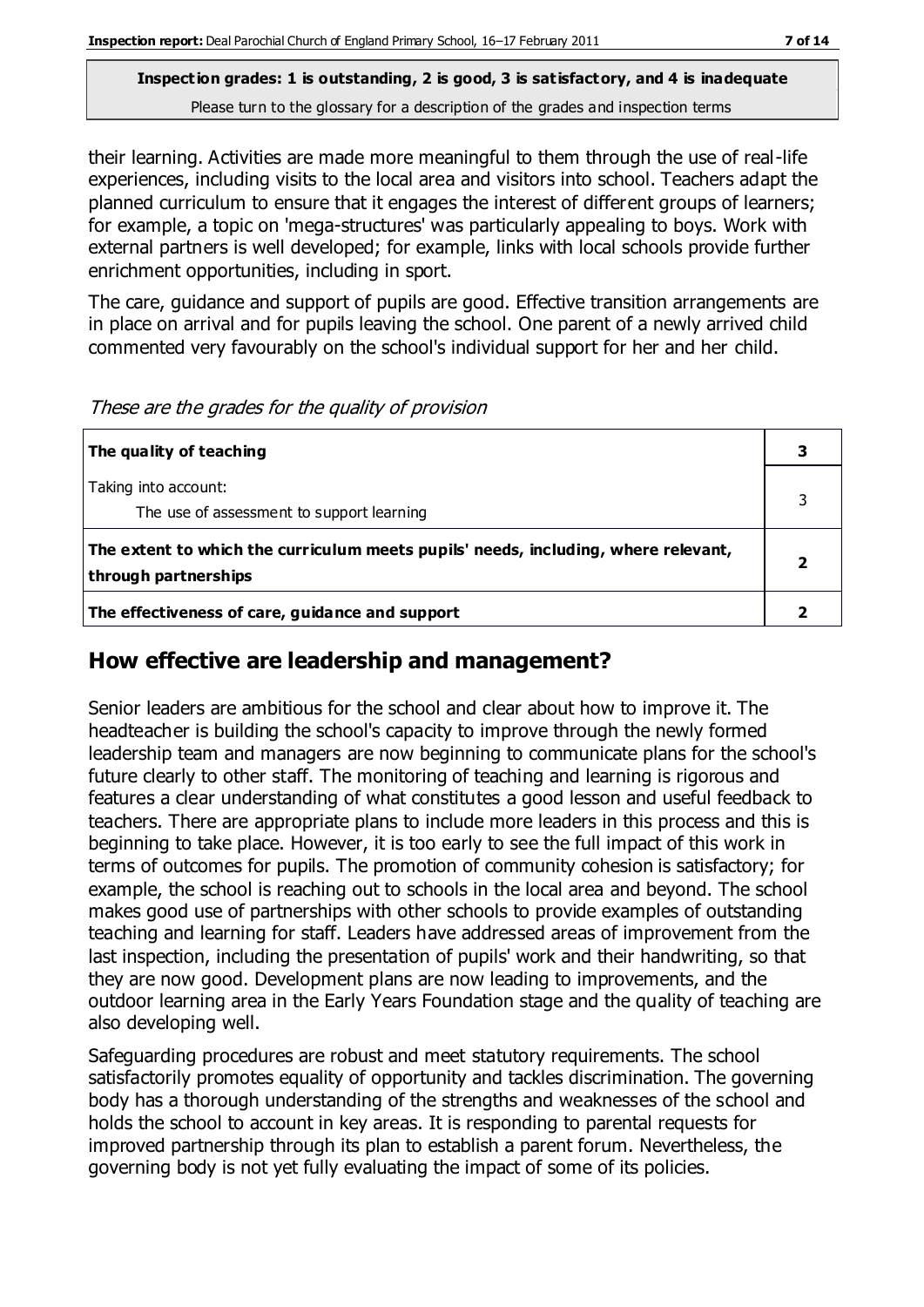Please turn to the glossary for a description of the grades and inspection terms

These are the grades for leadership and management

| The effectiveness of leadership and management in embedding ambition and driving<br>improvement                                                                  | 3                       |
|------------------------------------------------------------------------------------------------------------------------------------------------------------------|-------------------------|
| Taking into account:<br>The leadership and management of teaching and learning                                                                                   | 3                       |
| The effectiveness of the governing body in challenging and supporting the<br>school so that weaknesses are tackled decisively and statutory responsibilities met | 3                       |
| The effectiveness of the school's engagement with parents and carers                                                                                             | 2                       |
| The effectiveness of partnerships in promoting learning and well-being                                                                                           | $\mathbf{2}$            |
| The effectiveness with which the school promotes equality of opportunity and tackles<br>discrimination                                                           | 3                       |
| The effectiveness of safeguarding procedures                                                                                                                     | $\overline{\mathbf{2}}$ |
| The effectiveness with which the school promotes community cohesion                                                                                              | 3                       |
| The effectiveness with which the school deploys resources to achieve value for money                                                                             | 3                       |

## **Early Years Foundation Stage**

The quality of provision in the Early Years Foundation Stage is satisfactory. Leaders have a clear understanding of how to improve provision and outcomes. Although the outdoor learning area has improved since the last inspection, there is scope to develop the environment further so that it provides stimulating opportunities for children to develop their learning through play. There is a good balance between activities that are led by adults and those that children choose for themselves. Children are supported sensitively in their play to develop their ideas and language. They are also well cared for so that social and language development is good. For example, a group of children playing outside were imaginatively constructing a 'dinosaur trap'. They were confident to access resources to enhance their play and talked excitedly about what they were doing. During some adultled activities, children spend too long listening in groups and their concentration and engagement wane. Teachers keep engaging records of children's achievements in their learning journey books which rightly include close observations of the children at work. Parents and carers are encouraged to contribute to these assessments with records of achievements at home but this is still developing. Other effective steps are taken to make links with parents and carers. For example, home visits now take place which aid transition into school and parents and carers are welcomed into classrooms to help settle their children.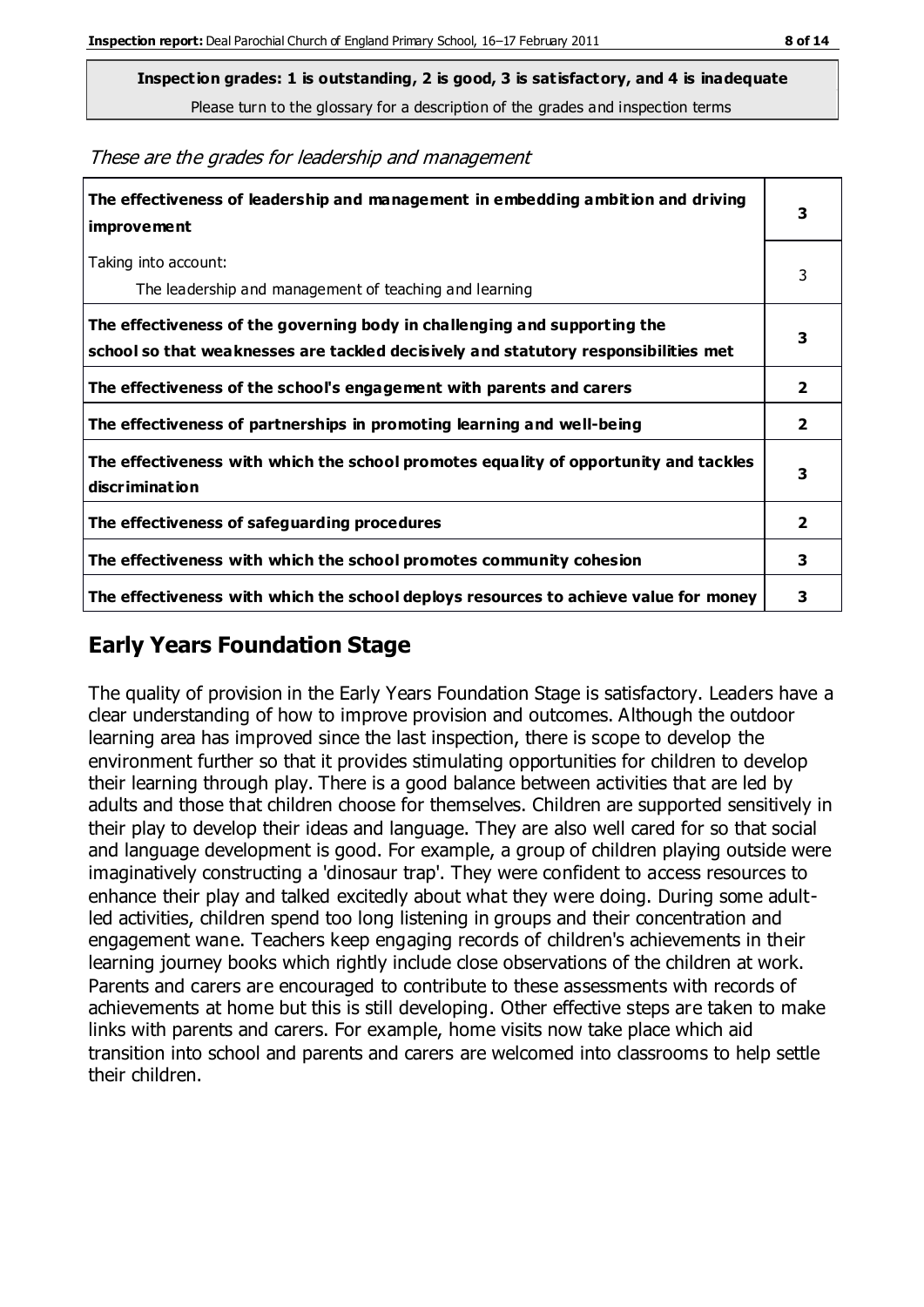**Inspection grades: 1 is outstanding, 2 is good, 3 is satisfactory, and 4 is inadequate**

Please turn to the glossary for a description of the grades and inspection terms

These are the grades for the Early Years Foundation Stage

| Overall effectiveness of the Early Years Foundation Stage                             |   |
|---------------------------------------------------------------------------------------|---|
| Taking into account:<br>Outcomes for children in the Early Years Foundation Stage     |   |
| The quality of provision in the Early Years Foundation Stage                          |   |
| The effectiveness of leadership and management of the Early Years Foundation<br>Stage | 3 |

## **Views of parents and carers**

The questionnaires indicate a high level of support and confidence in the school. A number of respondents made additional comments. They were particularly positively about how the school keeps their children safe and how their children enjoy school. A minority of expressed concern about how incidents of unacceptable behaviour are dealt with. Inspectors judge that behaviour is well managed and no incidents of unacceptable behaviour were observed.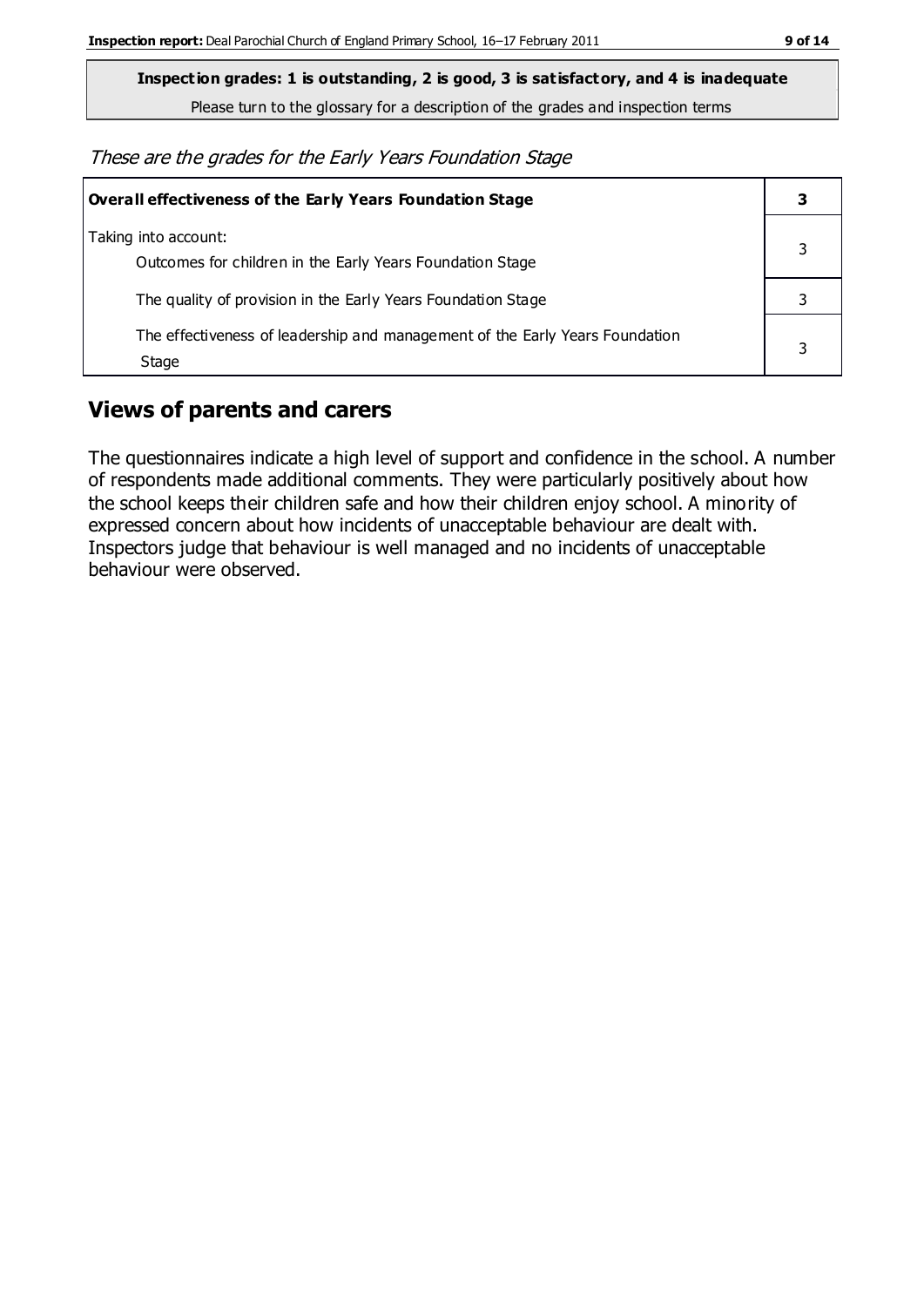#### **Responses from parents and carers to Ofsted's questionnaire**

Ofsted invited all the registered parents and carers of pupils registered at Deal Parochial Primary School to complete a questionnaire about their views of the school. In the questionnaire, parents and carers were asked to record how strongly they agreed with 13 statements about the school.

The inspection team received 68 completed questionnaires by the end of the on-site inspection. In total, there are 199 pupils registered at the school.

| <b>Statements</b>                                                                                                                                                                                                                                       | <b>Strongly</b><br>agree |               |              | <b>Agree</b>  |                | <b>Disagree</b> | <b>Strongly</b> | disagree      |
|---------------------------------------------------------------------------------------------------------------------------------------------------------------------------------------------------------------------------------------------------------|--------------------------|---------------|--------------|---------------|----------------|-----------------|-----------------|---------------|
|                                                                                                                                                                                                                                                         | <b>Total</b>             | $\frac{0}{0}$ | <b>Total</b> | $\frac{0}{0}$ | <b>Total</b>   | $\frac{0}{0}$   | <b>Total</b>    | $\frac{0}{0}$ |
| My child enjoys school                                                                                                                                                                                                                                  | 43                       | 63            | 22           | 32            | $\overline{2}$ | 3               | 0               | $\mathbf 0$   |
| The school keeps my child<br>safe                                                                                                                                                                                                                       | 42                       | 62            | 24           | 35            | $\mathbf{1}$   | 1               | $\mathbf{1}$    | $\mathbf{1}$  |
| My school informs me about<br>my child's progress                                                                                                                                                                                                       | 31                       | 42            | 33           | 49            | 4              | 6               | $\mathbf 0$     | $\mathbf 0$   |
| My child is making enough<br>progress at this school                                                                                                                                                                                                    | 33                       | 49            | 25           | 37            | 8              | 12              | $\mathbf 0$     | $\mathbf 0$   |
| The teaching is good at this<br>school                                                                                                                                                                                                                  | 33                       | 49            | 30           | 44            | 3              | 4               | 0               | 0             |
| The school helps me to<br>support my child's learning                                                                                                                                                                                                   | 28                       | 41            | 34           | 50            | 4              | 6               | 0               | $\mathbf 0$   |
| The school helps my child to<br>have a healthy lifestyle                                                                                                                                                                                                | 24                       | 35            | 40           | 59            | 4              | 6               | 0               | 0             |
| The school makes sure that<br>my child is well prepared for<br>the future (for example<br>changing year group,<br>changing school, and for<br>children who are finishing<br>school, entering further or<br>higher education, or entering<br>employment) | 23                       | 34            | 40           | 59            | $\mathbf 0$    | $\mathbf{0}$    | $\mathbf 0$     | $\mathbf 0$   |
| The school meets my child's<br>particular needs                                                                                                                                                                                                         | 33                       | 49            | 29           | 43            | 5              | $\overline{7}$  | $\mathbf 0$     | $\mathbf 0$   |
| The school deals effectively<br>with unacceptable behaviour                                                                                                                                                                                             | 24                       | 35            | 28           | 41            | 9              | 13              | 4               | 6             |
| The school takes account of<br>my suggestions and concerns                                                                                                                                                                                              | 29                       | 43            | 30           | 44            | $\overline{7}$ | $10\,$          | 1               | 1             |
| The school is led and<br>managed effectively                                                                                                                                                                                                            | 26                       | 38            | 30           | 44            | 8              | 12              | $\overline{2}$  | 3             |
| Overall, I am happy with my<br>child's experience at this<br>school                                                                                                                                                                                     | 32                       | 47            | 30           | 44            | 5              | 7               | $\mathbf 0$     | $\pmb{0}$     |

The table above summarises the responses that parents and carers made to each statement. The percentages indicate the proportion of parents and carers giving that response out of the total number of completed questionnaires. Where one or more parents and carers chose not to answer a particular question, the percentages will not add up to 100%.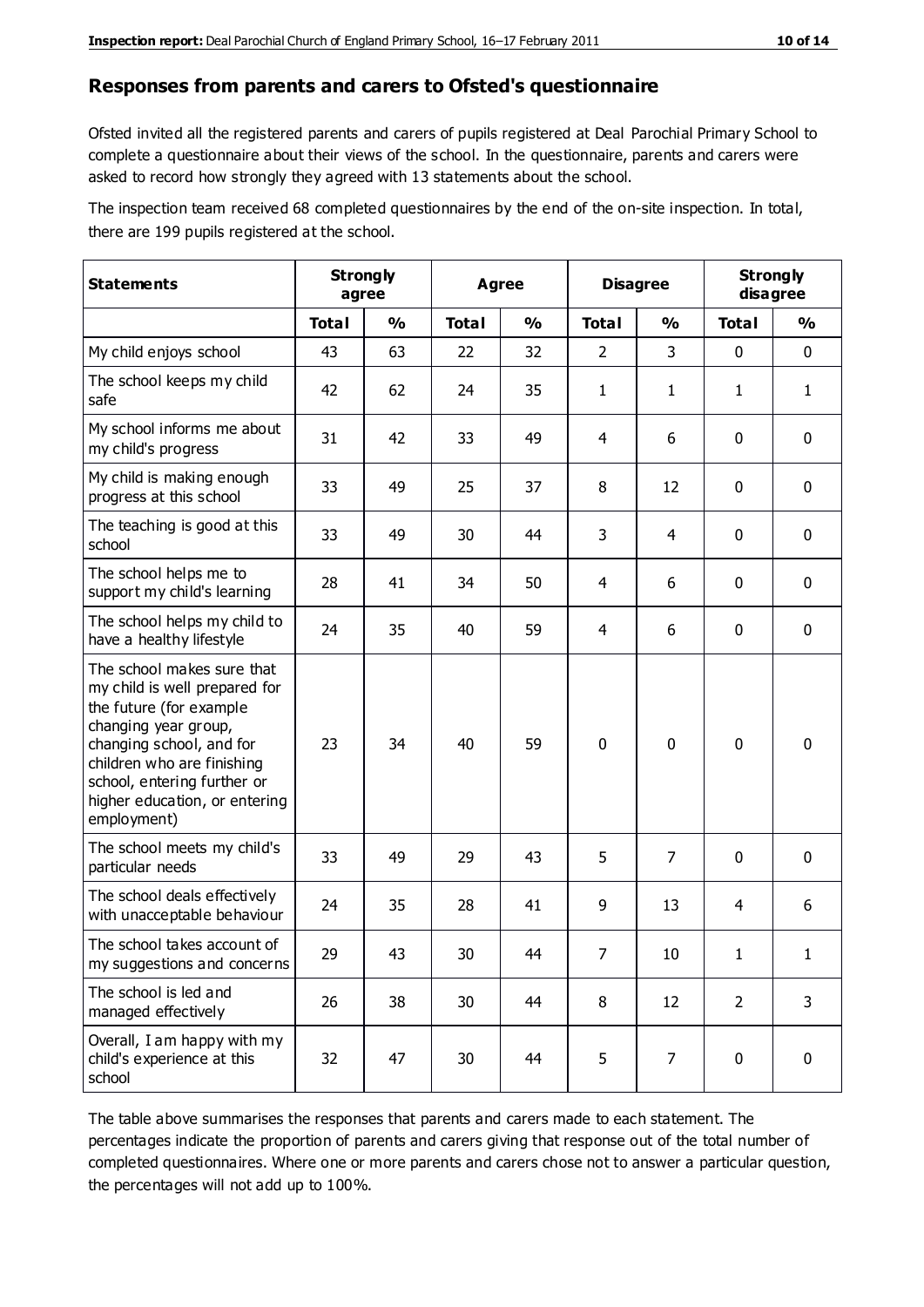## **Glossary**

| Grade   | <b>Judgement</b> | <b>Description</b>                                                                                                                                                                                                            |
|---------|------------------|-------------------------------------------------------------------------------------------------------------------------------------------------------------------------------------------------------------------------------|
| Grade 1 | Outstanding      | These features are highly effective. An outstanding school<br>provides exceptionally well for all its pupils' needs.                                                                                                          |
| Grade 2 | Good             | These are very positive features of a school. A school that<br>is good is serving its pupils well.                                                                                                                            |
| Grade 3 | Satisfactory     | These features are of reasonable quality. A satisfactory<br>school is providing adequately for its pupils.                                                                                                                    |
| Grade 4 | Inadequate       | These features are not of an acceptable standard. An<br>inadequate school needs to make significant improvement<br>in order to meet the needs of its pupils. Ofsted inspectors<br>will make further visits until it improves. |

#### **What inspection judgements mean**

#### **Overall effectiveness of schools**

|                       | Overall effectiveness judgement (percentage of schools) |      |                     |                   |
|-----------------------|---------------------------------------------------------|------|---------------------|-------------------|
| <b>Type of school</b> | <b>Outstanding</b>                                      | Good | <b>Satisfactory</b> | <b>Inadequate</b> |
| Nursery schools       | 59                                                      | 35   | 3                   | 3                 |
| Primary schools       | 9                                                       | 44   | 39                  | 7                 |
| Secondary schools     | 13                                                      | 36   | 41                  | 11                |
| Sixth forms           | 15                                                      | 39   | 43                  | 3                 |
| Special schools       | 35                                                      | 43   | 17                  | 5                 |
| Pupil referral units  | 21                                                      | 42   | 29                  | 9                 |
| All schools           | 13                                                      | 43   | 37                  | 8                 |

New school inspection arrangements were introduced on 1 September 2009. This means that inspectors now make some additional judgements that were not made previously.

The data in the table above are for the period 1 September 2009 to 31 August 2010 and are consistent with the latest published official statistics about maintained school inspec tion outcomes (see **[www.ofsted.gov.uk](http://www.ofsted.gov.uk/)**).

The sample of schools inspected during 2009/10 was not representative of all schools nationally, as weaker schools are inspected more frequently than good or outstanding schools.

Percentages are rounded and do not always add exactly to 100.

Sixth form figures reflect the judgements made for the overall effectiveness of the sixth form in secondary schools, special schools and pupil referral units.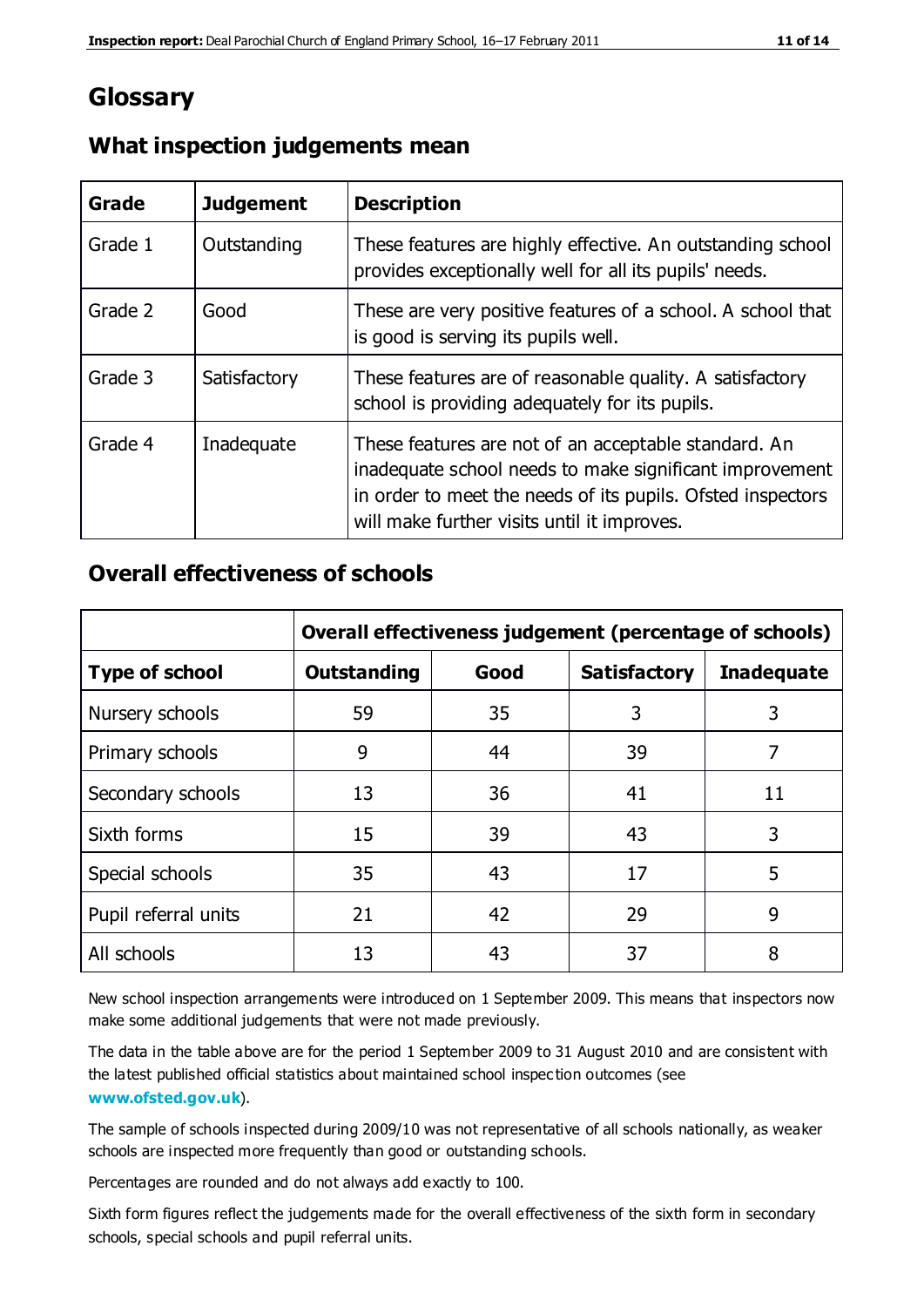## **Common terminology used by inspectors**

| Achievement:               | the progress and success of a pupil in their learning,<br>development or training.                                                                                                                                                          |
|----------------------------|---------------------------------------------------------------------------------------------------------------------------------------------------------------------------------------------------------------------------------------------|
| Attainment:                | the standard of the pupils' work shown by test and<br>examination results and in lessons.                                                                                                                                                   |
| Capacity to improve:       | the proven ability of the school to continue<br>improving. Inspectors base this judgement on what<br>the school has accomplished so far and on the quality<br>of its systems to maintain improvement.                                       |
| Leadership and management: | the contribution of all the staff with responsibilities,<br>not just the headteacher, to identifying priorities,<br>directing and motivating staff and running the school.                                                                  |
| Learning:                  | how well pupils acquire knowledge, develop their<br>understanding, learn and practise skills and are<br>developing their competence as learners.                                                                                            |
| Overall effectiveness:     | inspectors form a judgement on a school's overall<br>effectiveness based on the findings from their<br>inspection of the school. The following judgements,<br>in particular, influence what the overall effectiveness<br>judgement will be. |
|                            | The school's capacity for sustained<br>improvement.                                                                                                                                                                                         |
|                            | Outcomes for individuals and groups of pupils.                                                                                                                                                                                              |
|                            | The quality of teaching.                                                                                                                                                                                                                    |
|                            | The extent to which the curriculum meets<br>pupils' needs, including, where relevant,<br>through partnerships.                                                                                                                              |
|                            | The effectiveness of care, guidance and<br>support.                                                                                                                                                                                         |
| Progress:                  | the rate at which pupils are learning in lessons and<br>over longer periods of time. It is often measured by<br>comparing the pupils' attainment at the end of a key                                                                        |

stage with their attainment when they started.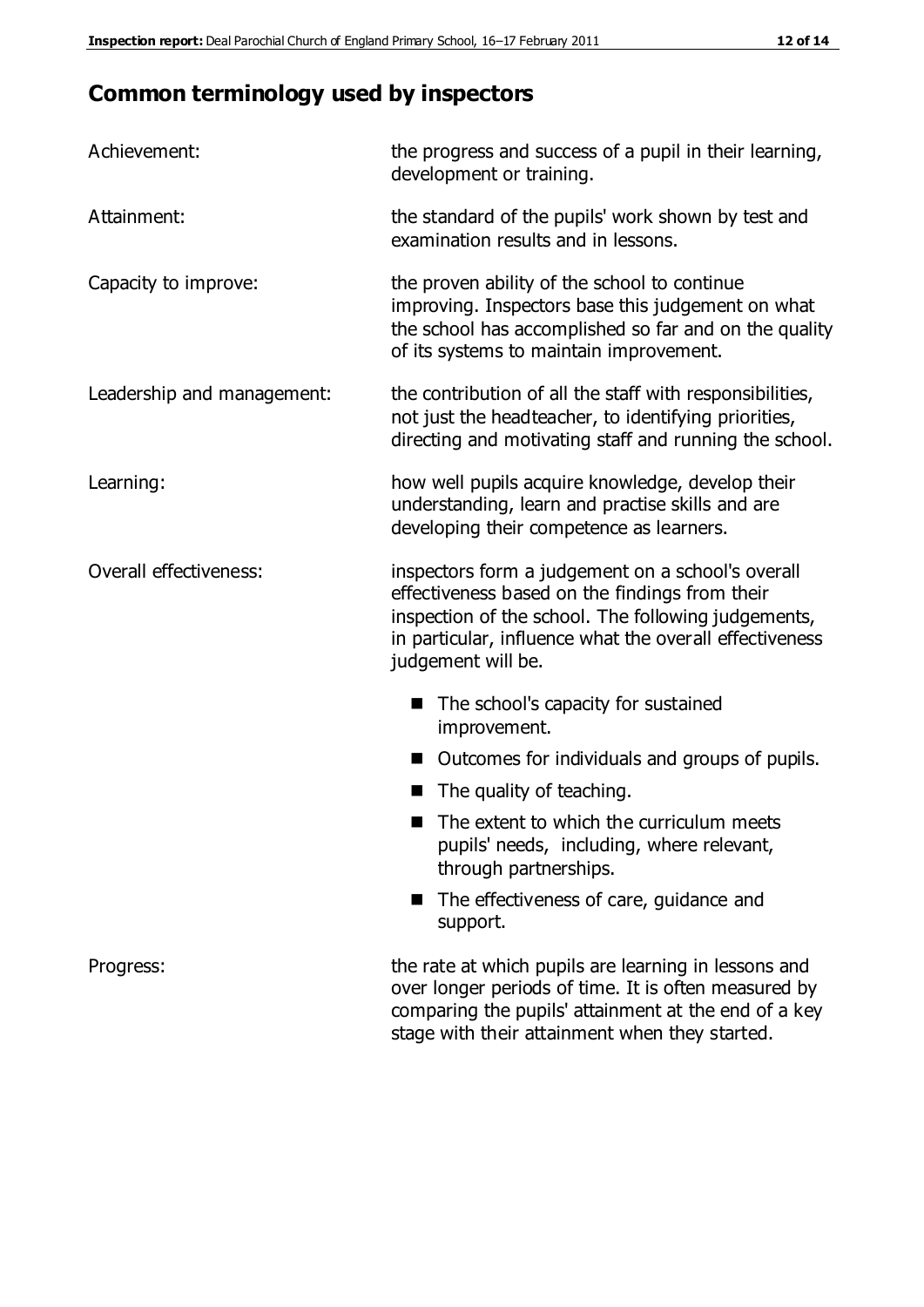#### **This letter is provided for the school, parents and carers to share with their children. It describes Ofsted's main findings from the inspection of their school.**

18 February 2011

#### Dear Pupils

#### **Inspection of Deal Parochial Church of England Primary School, Deal CT14 7ER**

Thank you for making us so welcome when we visited your school recently. We certainly enjoyed talking with you and were impressed by your politeness and the way you get on with your teachers and each other. We know from talking to you and reading your questionnaires that you enjoy being at school and feel safe there. Your headteacher and her staff take good care of you and make sure that you get along well with each other. Overall, you make satisfactory progress. We were pleased to see how well you listen to each other and we were impressed by your good singing. We have asked Mrs Cremin, the staff and governors to try to make your school even better by:

- making sure that more lessons are as good as the very best so that you make at least good progress
- making sure that all of you know how you can improve your work
- improving the Early Years Foundation Stage.

I hope you will play your part by continuing to work hard and do your best.

I wish you every success in the future.

Yours sincerely

Michelle Winter Her Majesty's Inspector